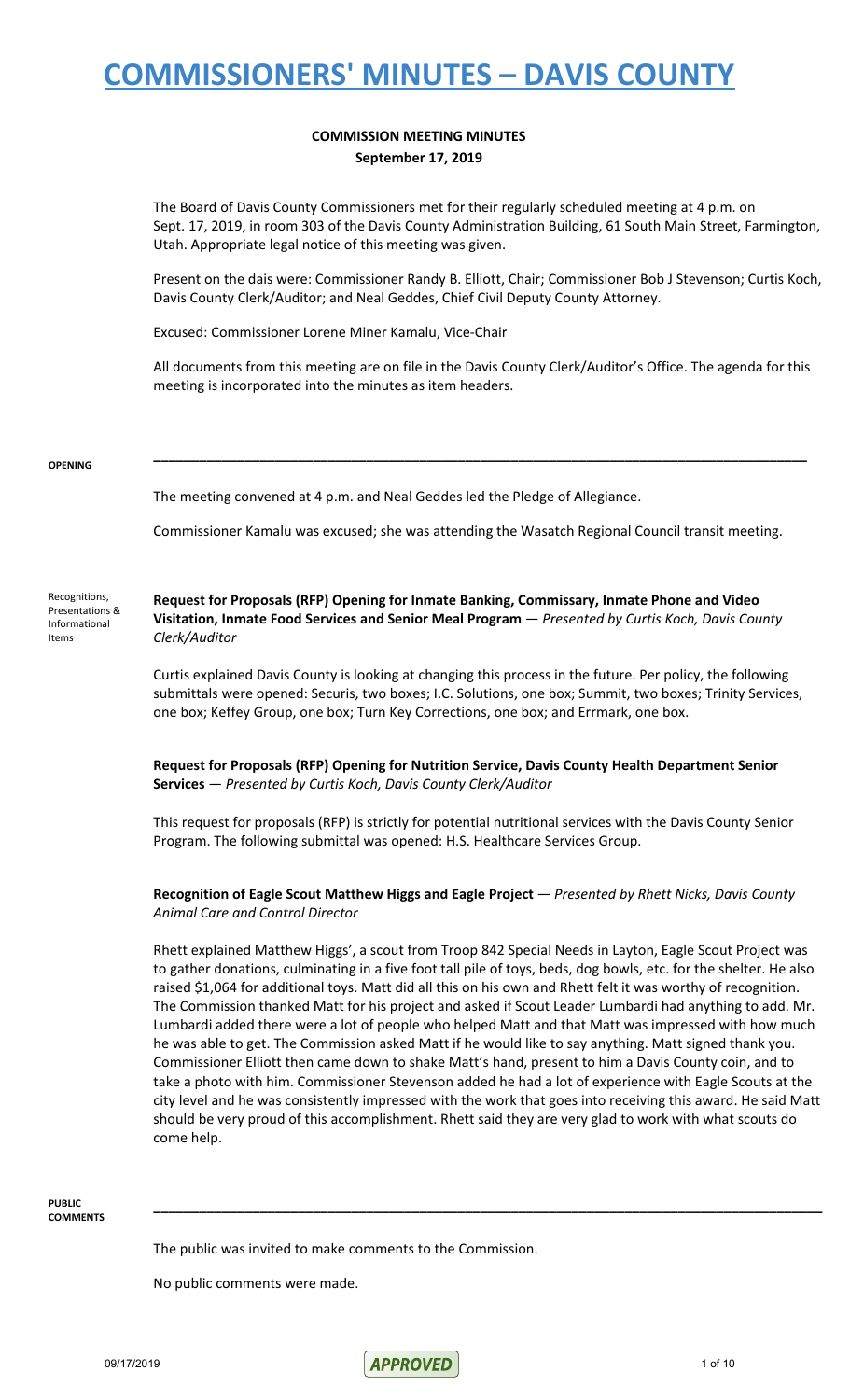**BUSINESS/ ACTION**

Agreement #2019-476 with Matthew and Maurine Higgs for donation of funds and toys

**Agreement #2019-476 with Matthew and Maurine Higgs for donation of funds and toys for Animal Care & Control** — *Presented by Rhett Nicks, Davis County Animal Care & Control Director,*

**\_\_\_\_\_\_\_\_\_\_\_\_\_\_\_\_\_\_\_\_\_\_\_\_\_\_\_\_\_\_\_\_\_\_\_\_\_\_\_\_\_\_\_\_\_\_\_\_\_\_\_\_\_\_\_\_\_\_\_\_\_\_\_\_\_\_\_\_\_\_\_\_\_\_\_\_\_\_\_\_\_\_\_\_\_\_\_\_**

This contract is to accept the donation from Matthew and Maurine Higgs for dog toys in the kennels. The contract period is 09/17/2019 to 09/17/2019. The receivable amount is \$1,064.

> Motion to Approve: Com. Elliott Seconded: Com. Stevenson All voted Aye

Notice of Intent #2019-477 with Spindler Construction to begin contract negotiations for North Branch Library

**Notice of Intent #2019-477 with Spindler Construction to begin contract negotiations for North Branch Library** — *Presented by Dax Teuscher, Davis County Purchasing Manager*

This agreement with Spindler Construction starts the negotiation of general contracting services for the North Branch Library. The contract has no beginning or end date and is neither payable nor receivable.

> Motion to Approve: Com. Stevenson Seconded: Com. Elliott All voted Aye

Agreement #2019-478 with R E Photography of Utah for art installation

**Agreement #2019-478 with R E Photography of Utah for art installation at Syracuse Northwest Branch Library** — *Presented by Chris Sanford, Davis County Library Director*

R E Photography of Utah will provide photography for an art installation at the Syracuse Library. The contract period is 09/17/2019 to 12/02/2019. The payable amount is \$6,500.

Agreement #2019-479 with UT State Library Division for grant based on number of materials loaned to other libraries

**Agreement #2019-479 with Utah State Library Division for grant based on number of materials loaned to other libraries** — *Presented by Chris Sanford, Davis County Library Director*

This net lending grant is based on the number of materials provided through the library's out of system inter-library loan services. It was an anticipated grant so it is a line item in the budget. The contract period is 07/01/2019 to 06/30/2020. The receivable amount is \$11,618.62.

> Motion to Approve Agenda Items: Com. Stevenson Seconded: Com. Elliott All voted Aye

Agreement #2019-480 with Janet A. Johnson for temporary channel access and maintenance easement

**Agreement #2019-480 with Janet A. Johnson for temporary channel access and maintenance easement** — *Presented by Adam Wright, Davis County Public Works Director*

The Johnson's property is along Barton Creek in Bountiful. There are repairs that need to be done on the pedestrian bridge on their property that the County does not have an easement to get access to. This agreement is to give the County temporary access to the easement so the bridge can be repaired. The Commissioners confirmed this was the bridge they went and inspected with the Public Works team. [The contract period is 09/10/2019 to 10/31/2019. The contract amount is neither payable nor receivable.]

> Motion to Approve: Com. Stevenson Seconded: Com. Elliott All voted Aye

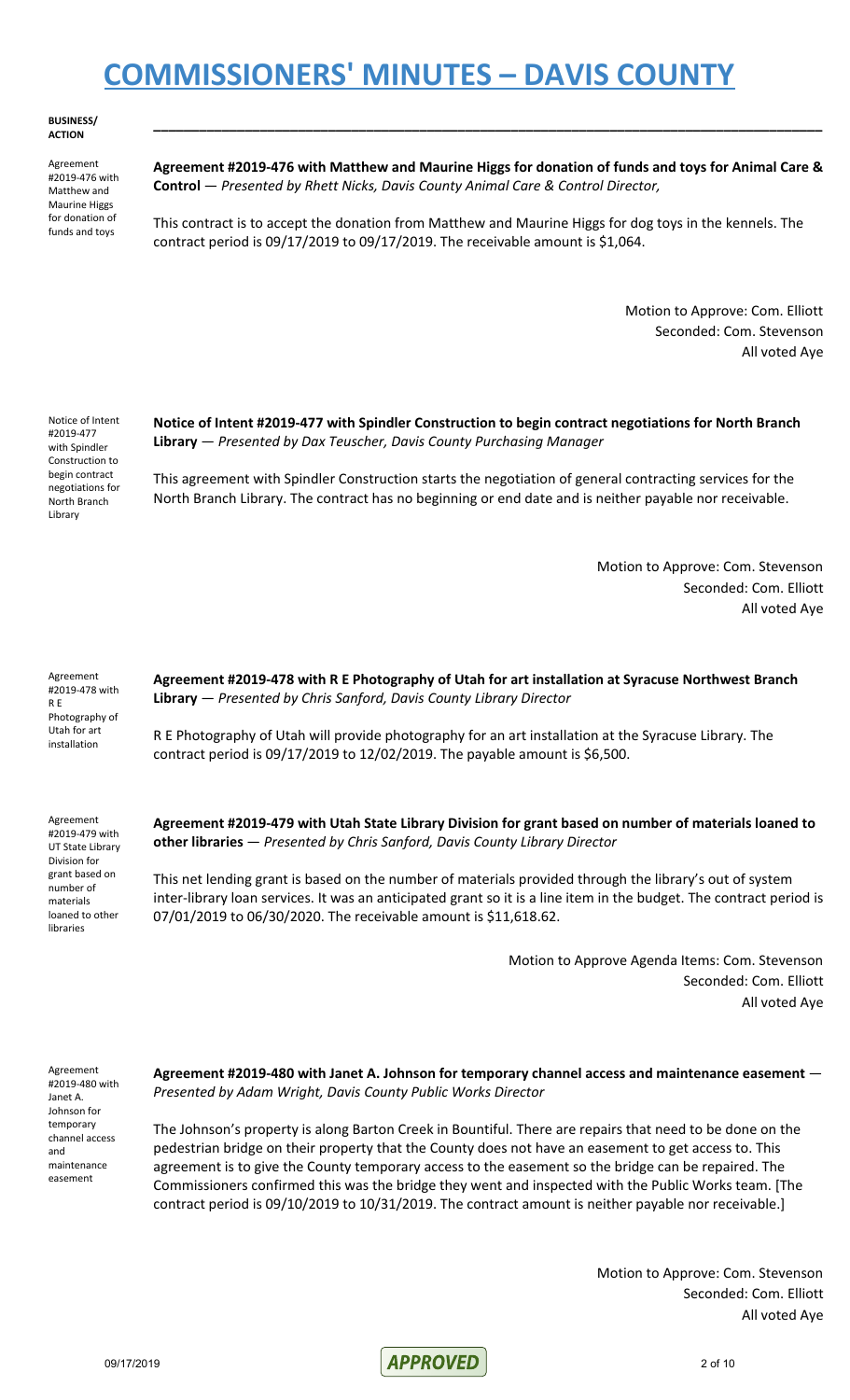Request #2019-481 to establish Voter Participation Areas

**Request #2019-481 to establish Voter Participation Areas as required by UCA 20A-7-401.3** — *Presented by Brian McKenzie, Davis County Chief Deputy Clerk/Auditor*

During the 2019 legislative session, House Bill (HB) 119 was passed modifying the initiative and referendum process throughout the State. Counties and cities are now required to create voter participation areas to be used in determining the percent of signatures needed for initiatives and/or referendums. Davis County, being a second class county, was required to establish eight areas that are contiguous, are substantially equal in population, and are compact. With the help of Shelly Jackson, a Clerk/Auditor manager, and the GIS team in the I.S. department, the participation areas were created and are now being presented for approval. Curtis Koch, Davis County Clerk/Auditor, clarified these areas are not for candidates but are only for citizen initiatives and referendums. [The agreement period is 09/17/2019 to 12/31/2020 and neither payable nor receivable.]

> Motion to Approve: Com. Stevenson Seconded: Com. Elliott All voted Aye

| Agreement<br>#2019-482 with<br>Layton Strikers<br>for indoor<br>soccer<br>conditioning                                        | Agreement #2019-482 with Layton Strikers for rental space for indoor soccer conditioning - Presented by<br>Mike Moake, Davis County Marketing and Events Coordinator<br>This contract is for the Layton Strikers to use the Legacy Events Center for soccer training. The contract<br>period is 11/04/2019 to 02/28/2020. The receivable amount is \$9,036.                                                                                                           |
|-------------------------------------------------------------------------------------------------------------------------------|-----------------------------------------------------------------------------------------------------------------------------------------------------------------------------------------------------------------------------------------------------------------------------------------------------------------------------------------------------------------------------------------------------------------------------------------------------------------------|
| Agreement<br>#2019-483 with<br><b>Great Basin</b><br>Fiber Arts Fair<br>for natural<br>clothing fiber<br>and textile<br>show  | Agreement #2019-483 with Great Basin Fiber Arts Fair for space rental for natural clothing fiber and<br>textile show - Presented by Mike Moake, Davis County Marketing and Events Coordinator<br>This contract is for the Great Basin Fiber Arts Fair, a natural clothing fiber and textile show for those who<br>make their own clothing. The contract period is 05/07/2020 to 05/09/2020. The receivable amount is<br>\$3,278.56.                                   |
| Agreement<br>#2019-484 for<br>Snowbasin Ski<br>Swap<br>fundraiser                                                             | Agreement #2019-484 with Ogden Valley Winter Sports Foundation for rental space for Snowbasin Ski<br>Swap fundraiser — Presented by Mike Moake, Davis County Marketing and Events Coordinator<br>This is the tenth year of the Ogden Valley Winter Sports Foundations' Snowbasin Ski Swap. It is a very<br>popular event. The contract period is 10/25/2019 to 10/27/2019. The receivable amount is \$4,446.97.                                                       |
| Agreement<br>#2019-485 with<br>UT Sports Club<br>of America for<br>timed driving<br>course using<br>the north<br>parking lots | Agreement #2019-485 with Utah Sports Club of America for timed driving course using the north parking<br><b>lots</b> - Presented by Mike Moake, Davis County Marketing and Events Coordinator<br>This is the second part to the Utah Sports Club of America's contract. This time it is for the rally racing, or<br>timed races. The contract period is 09/22/2019 to 10/20/2019. The receivable amount is \$3,800.<br>Motion to Approve Agenda Items: Com. Stevenson |
|                                                                                                                               | Seconded: Com. Elliott<br>All voted Aye                                                                                                                                                                                                                                                                                                                                                                                                                               |

Agreement #2019-486 with Gordon Decker for corrections officer training reimbursement

**Agreement #2019-486 with Gordon Decker for corrections officer training reimbursement** - *Presented by Chief Deputy Susan Poulsen, Davis County Sheriff's Office*

The Commissioners asked Chief Poulsen to tell the deputies they did a good job evacuating those needed and with traffic control and all the work that went into making things secure last night [due to a fire in Fruit Heights].

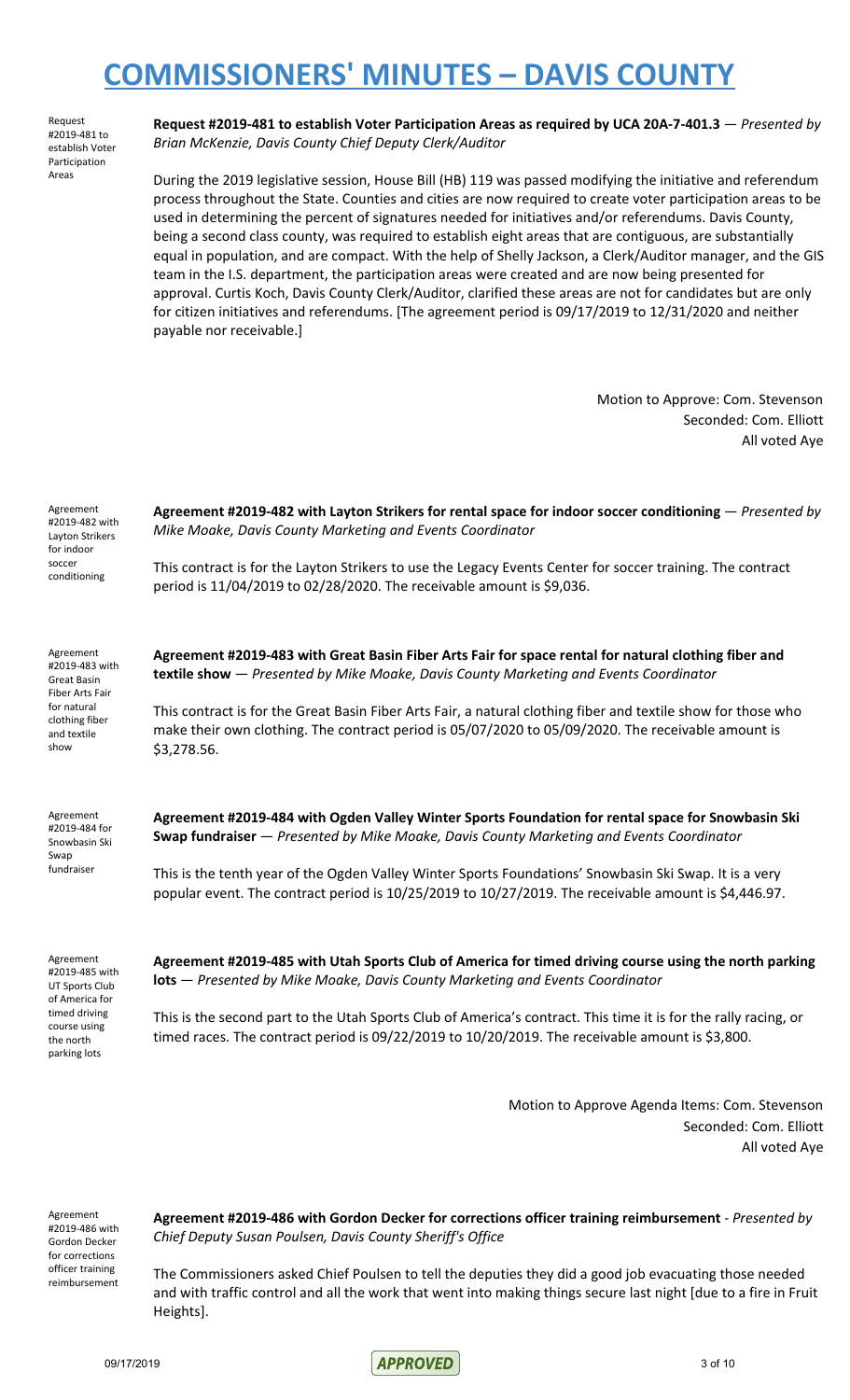This is a training reimbursement with Gordon Decker for post training. The contract period is 09/24/2019 to 09/24/2021. The receivable amount is \$11,970.12.

> Motion to Approve: Com. Elliott Seconded: Com. Stevenson All voted Aye

| Agreement<br>2019-487 with<br>UT Dept. of<br>Health for<br>award of<br><b>FY2020 EMS</b><br>grant funds                                                    | Agreement #2019-487 with Utah Department of Health for award of FY2020 Emergency Medical Services<br>(EMS) grant funds - Presented by Chief Deputy Susan Poulsen, Davis County Sheriff's Office<br>This agreement is for the FY2020 per capita emergency medical services (EMS) grant. The contract period is<br>07/01/2019 to 05/15/2020. The receivable amount is \$9,139.                                                                                                                                                                                                                                                                                     |
|------------------------------------------------------------------------------------------------------------------------------------------------------------|------------------------------------------------------------------------------------------------------------------------------------------------------------------------------------------------------------------------------------------------------------------------------------------------------------------------------------------------------------------------------------------------------------------------------------------------------------------------------------------------------------------------------------------------------------------------------------------------------------------------------------------------------------------|
| Agreement<br>#2019-488 with<br>West Point City<br>for law<br>enforcement<br>services                                                                       | Agreement #2019-488 with West Point City for law enforcement services - Presented by Chief Deputy<br>Susan Poulsen, Davis County Sheriff's Office<br>This agreement is for West Point City's law enforcement services. The contract period is 07/01/2019 to<br>06/30/2020. The receivable amount is \$262,800.                                                                                                                                                                                                                                                                                                                                                   |
| <b>Grant Report</b><br>#2019-309-A to<br>UCCJJ for<br>FY2019 Beer<br>Tax Funds                                                                             | Grant Report #2019-309-A to Utah Commission on Criminal and Juvenile Justice (UCCJJ) for FY2019 Beer<br>Tax Funds - Presented by Chief Deputy Susan Poulsen, Davis County Sheriff's Office<br>This is the grant report for the Utah Commission on Criminal and Juvenile Justice (UCCJJ) of the FY2019 Beer<br>Tax Funds. The beer tax funds are used for anything dealing with the prosecution or investigation of alcohol<br>related crimes. The contract period is 07/01/2019 to 06/30/2020. The receivable amount is \$185,006.60.                                                                                                                            |
| Agreement<br>#2019-489 with<br><b>SWANK Motion</b><br>Pictures for<br>correctional<br>institutions to<br>show motion<br>pictures                           | Agreement #2019-489 with SWANK Motion Pictures for license for correctional institutions to show<br>motion pictures - Presented by Chief Deputy Susan Poulsen, Davis County Sheriff's Office<br>SWANK is the licensing agreement for the Corrections facility to show motion pictures. The contract period<br>is 11/01/2019 to 10/31/2020. The payable amount is \$1,934.20.                                                                                                                                                                                                                                                                                     |
|                                                                                                                                                            | Motion to Approve Agenda Items: Com. Stevenson<br>Seconded: Com. Elliott<br>All voted Aye                                                                                                                                                                                                                                                                                                                                                                                                                                                                                                                                                                        |
| <b>Qualified Entity</b><br>Agreement and<br>Application<br>#2019-490 with<br><b>BCI</b> to allow<br>background<br>checks on<br>personal care<br>attendants | Qualified Entity Agreement and Application #2019-490 with the Bureau of Criminal Investigation (BCI) to<br>allow background checks on personal care attendants through Veteran Directed Care Program -<br>Presented by Brian Hatch, Davis County Health Director<br>This agreement allows the County to request background checks on individuals in the Veteran Directed Care<br>and Personal Care programs. The contract begins 07/01/2019. The payable amount is \$15 per background<br>check.                                                                                                                                                                 |
| Agreement<br>#2019-491 with<br>Bountiful<br>Historical<br>Foundation to<br>utilize bus                                                                     | Agreement #2019-491 with Bountiful Historical Foundation to utilize bus to transport citizens to various<br>locations as part of the Historical Homes Tour - Presented by Brian Hatch, Davis County Health Director<br>The Bountiful Historical Foundation has requested use of the Health Department's driver and bus for the<br>historical homes tour. The Commissioners pointed out the contract submitted is from July 2019 and asked if<br>this agreement needed to be ratified. After some discussion, it was determined a previously approved<br>contract was accidentally submitted instead of the contract for the correct timeframe. The Commissioners |

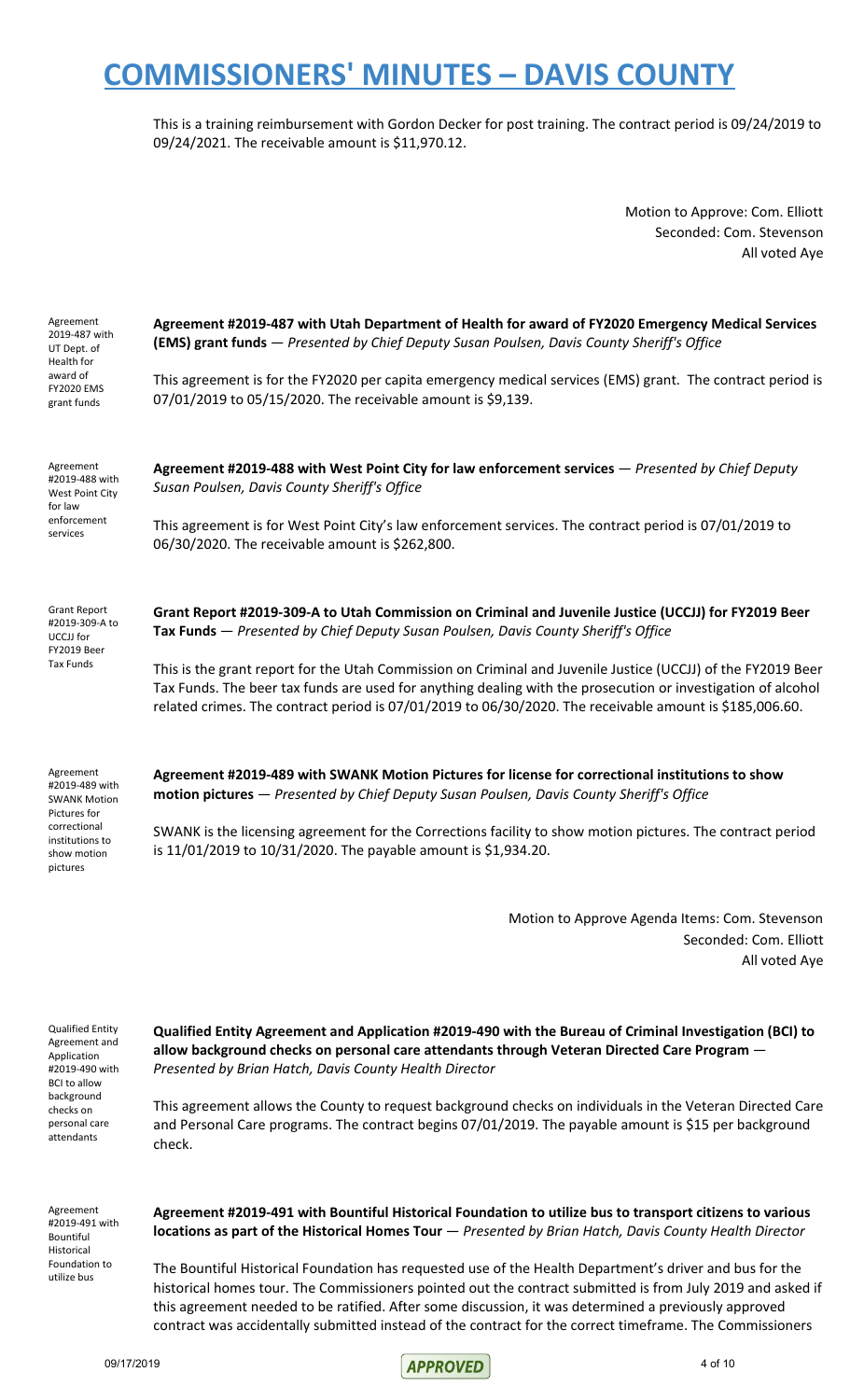verbally corrected the contract and approved it with the correct dates. The contract period is 09/14/2019 to 09/14/2019. The receivable amount is based upon costs incurred.

Amendment #2018-377-B with Corp. for National and Community Service for additional FY2019 funding for the RSVP

**Amendment #2018-377-B with Corporation for National and Community Service for additional FY2019 funding for the Retired and Senior Volunteer Program (RSVP)** — *Presented by Brian Hatch, Davis County Health Director*

This is a funding increase for the Retired and Senior Volunteer Program (RSVP). The contract period is 04/01/2019 to 03/31/2020. The receivable amount is \$7,500.

Agreement #2019-492 with UT Dept. of Health for FY2020 funding of Public Health Emergency and Healthcare Preparedness Programs

**Agreement #2019-492 with Utah Department of Health for FY2020 funding of Public Health Emergency and Healthcare Preparedness Programs** — *Presented by Brian Hatch, Davis County Health Director*

This amendment is for the funding of the Public Health Emergency and Healthcare Preparedness Programs. Both the programs are for preparedness and are done through the medical reserve core. The contract period is 07/01/2019 to 06/30/2020. The receivable amount is \$342,837.

Amendment #2018-18-A with Worldwide Environmental Products, Inc.

**Amendment #2018-18-A with Worldwide Environmental Products, Inc. to provide Inspection/Maintenance Program Support and Lease of Property** — *Presented by Brian Hatch, Davis County Health Director*

Worldwide Environmental Products runs the Health Department's centralized diesel program at the Tech Center. This amendment updates the terms and conditions. The contract period is 04/08/2019 to 12/31/2020. The payable amount is \$136,000.

> Motion to Approve Agenda Items: Com. Stevenson Seconded: Com. Elliott All voted Aye

Agreement #2018-610-A with Clearfield Junction LLC for Declaration of CC&Rs

**Agreement #2018-610-A with Clearfield Junction LLC for Declaration of Covenants, Conditions and Restrictions (CC&Rs) for Clearfield Junction Subdivision and North Branch Library** — *Presented by Mack McDonald, Davis County Facilities Director*

This agreement with Clearfield Junction, an apartment complex, is related to the North Branch Library which shares a parking lot. Specifically it outlines the covenants, conditions and restrictions (CC&Rs) which was necessary because the library will be part of a larger development. The CC&Rs outline the developer will be installing the infrastructure, taking care of snow removal and maintenance, and clarifies which stalls can be policed by the developer since some parking stalls will be shared with the library and the retail space. It also lists the design guidelines for the projects so everything is cohesive design-wise. Mack also noted the CC&Rs are attached to the property so they will always be in effect regardless of who manages the spaces, as such this agreement has no ending date. The contract period begins 09/17/2019. The contract amount is neither payable nor receivable.

> Motion to Approve: Com. Stevenson Seconded: Com. Elliott All voted Aye

Interlocal Cooperation Agreement #2002-40-B with Syracuse City for asphalt **Interlocal Cooperation Agreement #2002-40-B with Syracuse City for asphalt removal and replacement surrounding Syracuse Northwest Branch Library** — *Presented by Mack McDonald, Davis County Facilities Director*

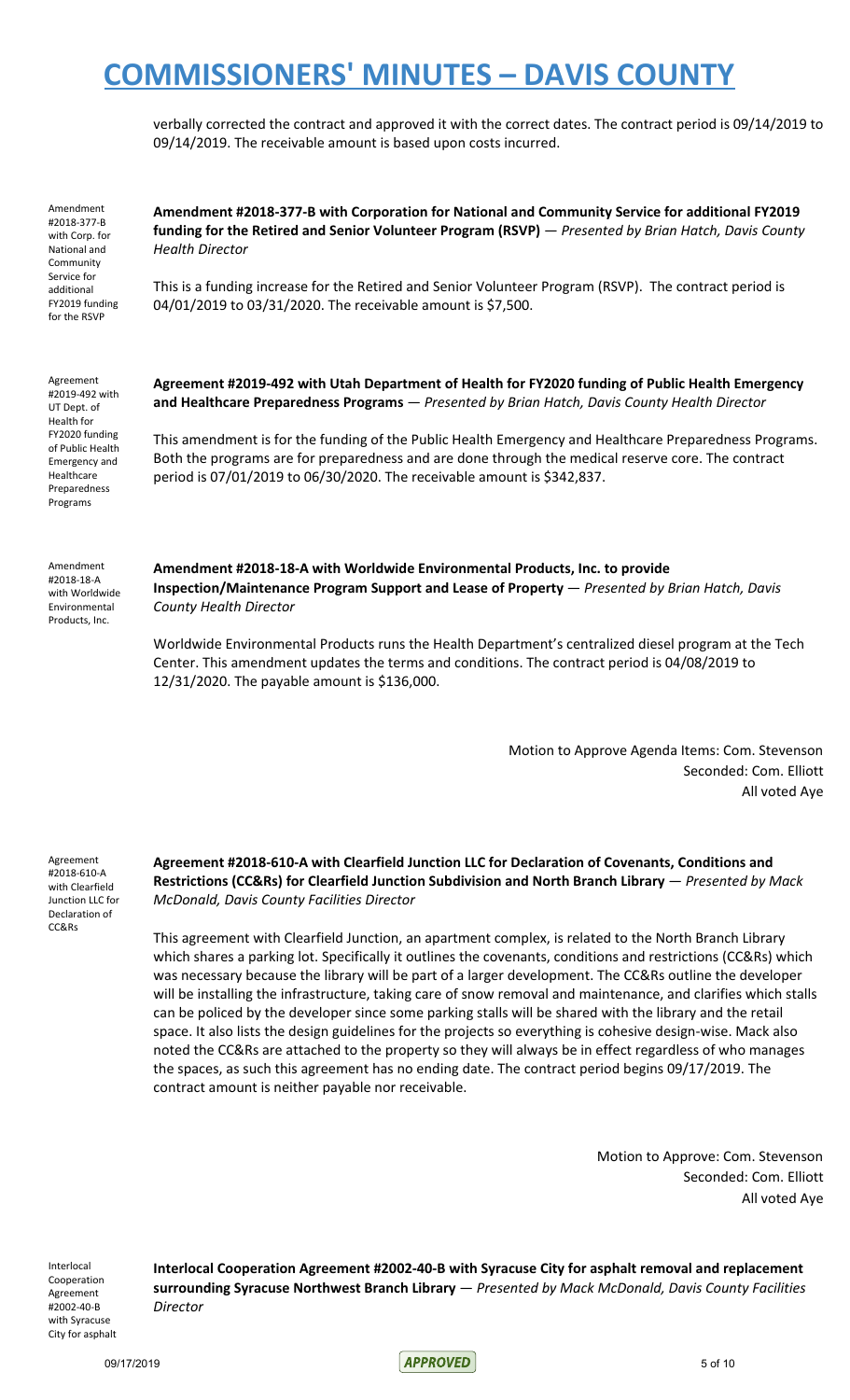removal and replacement surrounding Syracuse Northwest Branch Library This agreement with Syracuse City is for the asphalt replacement and removal at the Syracuse Northwest Library. In the lease agreement with Syracuse City, joint asphalt maintenance was agreed upon since the parking lot is shared with Syracuse City. The County, upon noticing the asphalt needed repairs, went out and gathered bids for the repairs. The bids came back much higher than the anticipated amount. When the County reached out to Syracuse City they discovered the city had a contract with a contractor who was doing asphalt work throughout the city. The city was willing to have the contractor do the work on the library's parking lot as well. Doing it this way was significantly cheaper than if the County did a separate contract. The contractor will also fix the dip in the parking lot from tying in to an existing parking lot. The contract period is 09/17/2019 to 10/31/2019. The payable amount is \$24,758.93.

> Motion to Approve: Com. Stevenson Seconded: Com. Elliott All voted Aye

TABLED **TABLED Agreement with Morgan Pavement Maintenance for asphalt preventative maintenance and repairs and various County facilities** — *Presented by Mack McDonald, Davis County Facilities Director*

> This is for asphalt preventative maintenance on the Centerville and Kaysville libraries, the Davis Park Golf Course, and the Legacy Events Center. Originally the County received bids from the State's vendor, Gordian, and Landmark who is a stand-alone subcontractor of Gordian. As the process continued, concerns were expressed by the Davis County Auditing department so additional bids were sought from Morgan Pavement, Renaissance Services, M&M Asphalt Services, Intermountain Slurry, and Precision Asphalt. Some of the companies sent a bid while others did not for various reasons. Mack feels the County has done their due diligence but knows there were still concerns about the contract so he understands if it is tabled. The Commission asked this contract be tabled for one week so they can ask more questions.

> > Motion to Table: Com. Stevenson Seconded: Com. Elliott All voted Aye

Request Approval #2019-493 of Temporary Access License for Creekside Elementary School for access to Mutton Hollow Basin

**Request Approval #2019-493 of Temporary Access License for Creekside Elementary School for access to Mutton Hollow Basin** — *Presented by Tony Thompson, Davis County Property Manager*

This temporary access is for the annual wetland field adventure and tour of the Mutton Hollow Basin for Creekside Elementary School. Public Works usually corrals the goats and this field trip has been going on for a while. It is has been a great community awareness and outreach program. Tony received an email this morning from the teacher in charge requesting the dates of the field trip be made flexible to account for potential inclement weather. After some discussion, the Commission decided to amend the contract's period dates to be for a single day between now [Sept. 17] and Nov. 1, 2019. The contract period is 09/17/2019 to 11/01/2019. The contract amount is neither payable nor receivable.

> Motion to Approve: Com. Stevenson Seconded: Com. Elliott All voted Aye

Resolution #2019-494 approving interlocal agreement for funding of the South Frontage Road Bike Lane project

**Resolution #2019-494 approving interlocal agreement with Centerville City for Prop 1 grant funding of the South Frontage Road Bike Lane project** — *Presented by Jeff Oyler, Davis County Planning Manager*

This resolution is for an interlocal cooperation agreement to fund the installation of bike lanes between Pages and Parrish Lanes using Prop 1 grant money. Centerville City will have two years to complete the project. The contract period is 09/17/2019 to 09/17/2021. The payable amount is \$150,000.

09/17/2019 6 of 10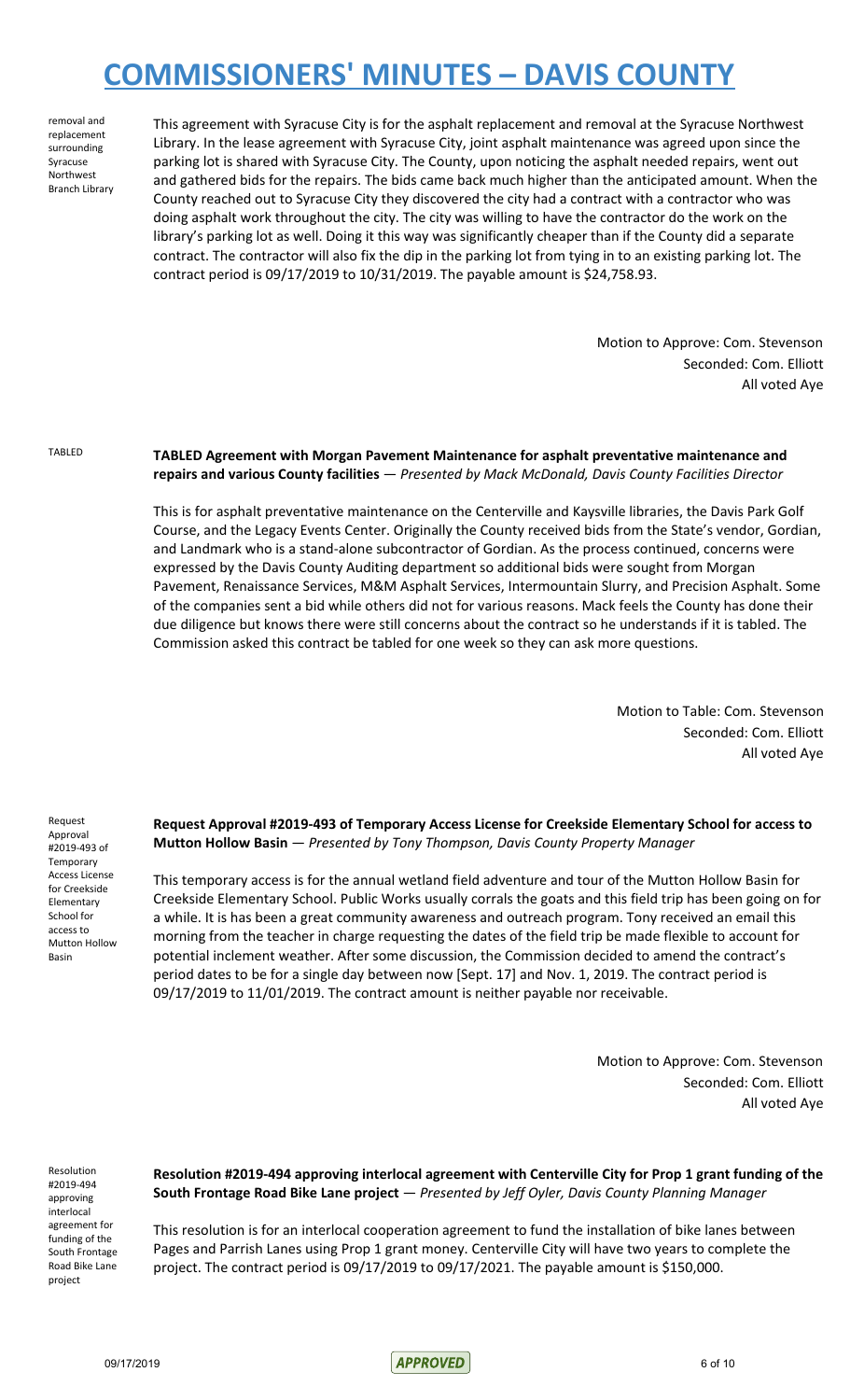Resolution #2019-495 approving interlocal agreement for funding of the Emigrant Trail Phase 4 project

**Resolution #2019-495 approving interlocal agreement with West Point City for Prop 1 grant funding of the Emigrant Trail Phase 4 project** — *Presented by Jeff Oyler, Davis County Planning Manager*

This resolution is for an interlocal cooperation agreement to fund the Emigrant Trail Phase 4 project using Prop 1 grant money. West Point City will have two years to complete the project. The contract period is 09/17/2019 to 09/17/2021. The payable amount is \$364,000.

> Motion to Approve: Com. Stevenson Seconded: Com. Elliott All voted Aye

Agreement #2019-496 with HUD, Region VIII, for approval of application and certifications of Annual Action Plan

**Agreement #2019-496 with the US Department of Housing and Urban Development (HUD), Region VIII, for approval of application and certifications of Annual Action Plan** — *Presented by Jeff Oyler, Davis County Planning Manager*

This is a funding approval and agreement that will allow Davis County to accept Housing and Urban Development (HUD) funds as part of the Community Development Block Grant (CBDG) program. HUD approved the County's Annual Action Plan with a funding amount of \$880,955. There are already projects and subrecipients attached to the funding so this agreement just allows the County to accept and disperse the funds in accordance with the approved plan. The Commission asked how this funding compares to other years. Jeff was unsure but believed it was comparable. The contract period is 07/01/2019 to 06/30/2020. The receivable amount is \$880,995.

> Motion to Approve: Com. Stevenson Seconded: Com. Elliott All voted Aye

Resolution #2019-497 for consideration of approval for budget appropriation of contingency funds

**Resolution #2019-497 for consideration of approval for budget appropriation of contingency funds** — *Presented by Curtis Koch, Davis County Clerk/Auditor*

This request is to move funds from the County-wide contingency fund to the Building Improvements for the Justice Court to cover the cost of the court room's sound system. In the process of renovating the building, which the County leases from the Courts, it was determined the County owns the sound system and it needs to be updated. This means if the County ever discontinues the lease and leaves the building, the sound system will come with. The contract period is 09/17/2019 to 12/31/2019. The amount of funds to be moved is \$29,600.

> Motion to Approve: Com. Stevenson Seconded: Com. Elliott All voted Aye

Amendment #2017-373-B with Hunter and Company Communication s LLC to extend consulting strategic services agreement

**Amendment #2017-373-B with Hunter and Company Communications LLC to extend consulting strategic services agreement** — *Presented by Commissioner Bob J Stevenson*

Hunter and Company is the County's lobbyist group. This amendment is to extend the consulting and strategic services agreement and increases the allotted funding. The contract period is 10/31/2019 to 12/31/2019 [10/31/2020]. The payable amount is an increase of \$5,750.

> Motion to Approve: Com. Stevenson Seconded: Com. Elliott All voted Aye

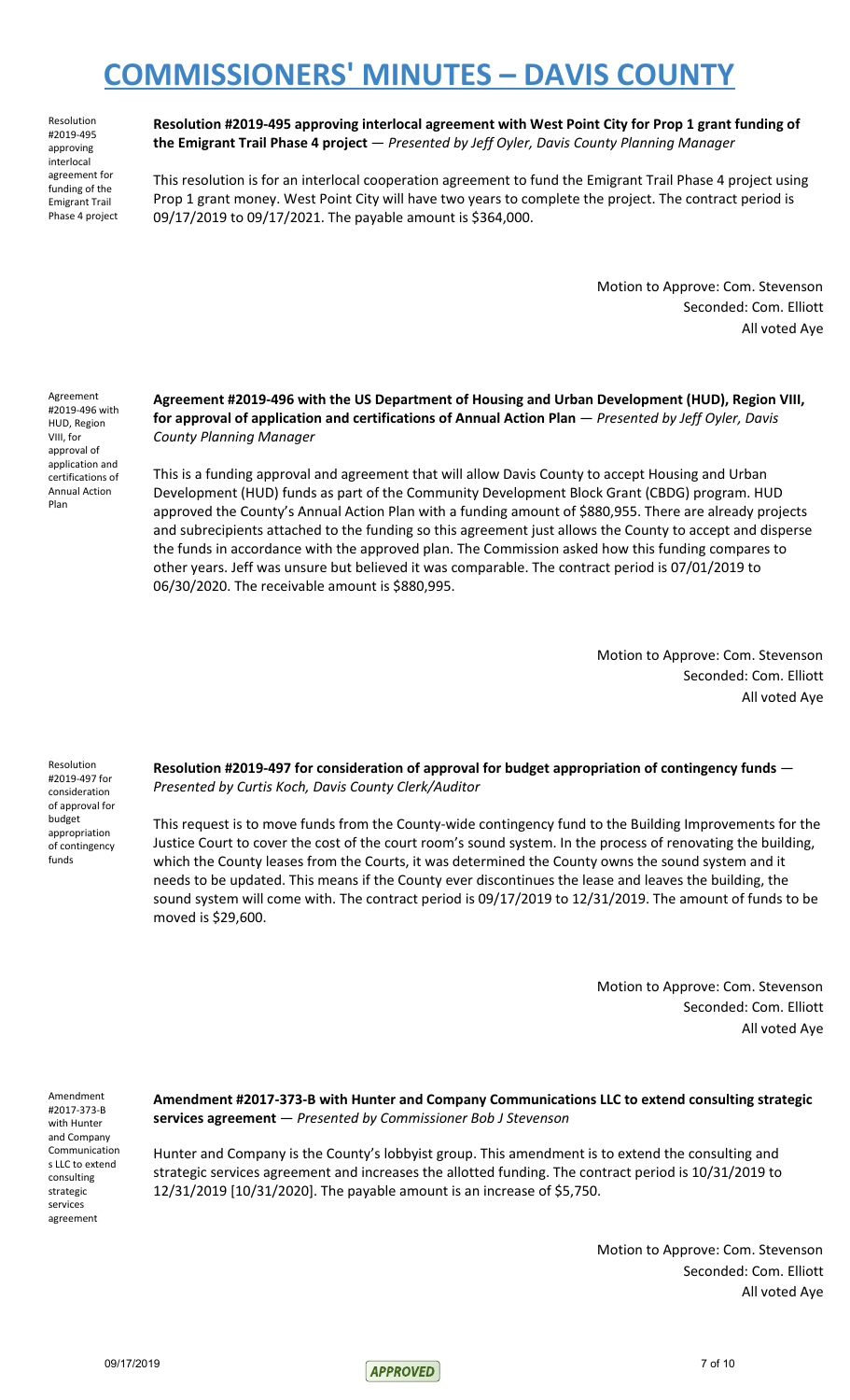Consideration of Application #2019-498 for an adjustment or deferral of property tax ID #10-306-0220

**Consideration of Application #2019-498 made to Davis County Legislative Body, under UCA 59-2-1347 for an adjustment or deferral of property tax ID #10-306-0220** — *Presented by Dale Peterson, Davis County Assessor, in place of Commissioner Randy B. Elliott*

Commissioner Elliott requested Dale Peterson, Davis County Assessor, present the two items. Both items were discussed in a work session held on Sept. 17, 2019.

This application is to adjust the property taxes for Tax ID 10-306-0220. This property was previously used as a model home which was then bought. However, the primary residential exemption was not added for the 2018 year like it should have been. The Assessor's office did verify that the home was occupied as a primary residence for the required number of days. The taxes will be adjusted as if the residential exemption was applied. [The contract has no beginning or ending date. The payable amount is \$1,413.51.]

Consideration of Application #2019-499 for an adjustment or deferral of property tax ID #10-197-0205

**Consideration of Application #2019-499 made to Davis County Legislative Body, under UCA 59-2-1347 for an adjustment or deferral of property tax ID #10-197-0205** — *Presented by Dale Peterson, Davis County Assessor, in place of Commissioner Randy B. Elliott*

For this application regarding Tax ID 10-197-0205, the residential exemption was mistakenly removed from the 2018 taxes, despite the property qualifying. The owners are requesting a repayment of the overpayment and that the exemption be added back on the property. [The contract has no beginning or ending date. The payable amount is \$2,369.56.]

> Motion to Approve Agenda Items: Com. Stevenson Seconded: Com. Elliott All voted Aye

Commissioner Stevenson moved to recess to Board of Equalization. Commissioner Elliott seconded the motion. All voted Aye.

**\_\_\_\_\_\_\_\_\_\_\_\_\_\_\_\_\_\_\_\_\_\_\_\_\_\_\_\_\_\_\_\_\_\_\_\_\_\_\_\_\_\_\_\_\_\_\_\_\_\_\_\_\_\_\_\_\_\_\_\_\_\_\_\_\_\_\_\_\_\_\_\_\_\_\_\_\_\_\_\_\_\_\_\_\_\_\_\_**

**BOARD OF EQUALIZATION**

Property Tax Register

Property Tax Register matters were presented by Curtis Koch, Davis County Clerk/Auditor, as follows:

Under Auditor adjustments is a report with approved value changes totaling \$4,919,611, a report with no changes in value, a report with several dismissed appeals, and a report with one withdrawn appeal. Under abatements is a report with late abatement application requests totaling \$15,340.44. Under corrections is one veteran tax abatement. Under Assessor adjustments is a report with various Assessor initiated corrections.

> Motion to Approve: Com. Stevenson Seconded: Com. Elliott All voted Aye

Commissioner Elliott moved to reconvene Commission Meeting. Commissioner Stevenson seconded the motion. All voted Aye.

**\_\_\_\_\_\_\_\_\_\_\_\_\_\_\_\_\_\_\_\_\_\_\_\_\_\_\_\_\_\_\_\_\_\_\_\_\_\_\_\_\_\_\_\_\_\_\_\_\_\_\_\_\_\_\_\_\_\_\_\_\_\_\_\_\_\_\_\_\_\_\_\_\_\_\_\_\_\_\_\_\_\_\_\_\_\_\_\_**

**CONSENT ITEMS**

Check Registers **Check Registers**

Check Registers were approved.

Motion to Approve: Com. Elliott Seconded: Com. Stevenson All voted Aye

09/17/2019 <mark>APPROVED</mark> 8 of 10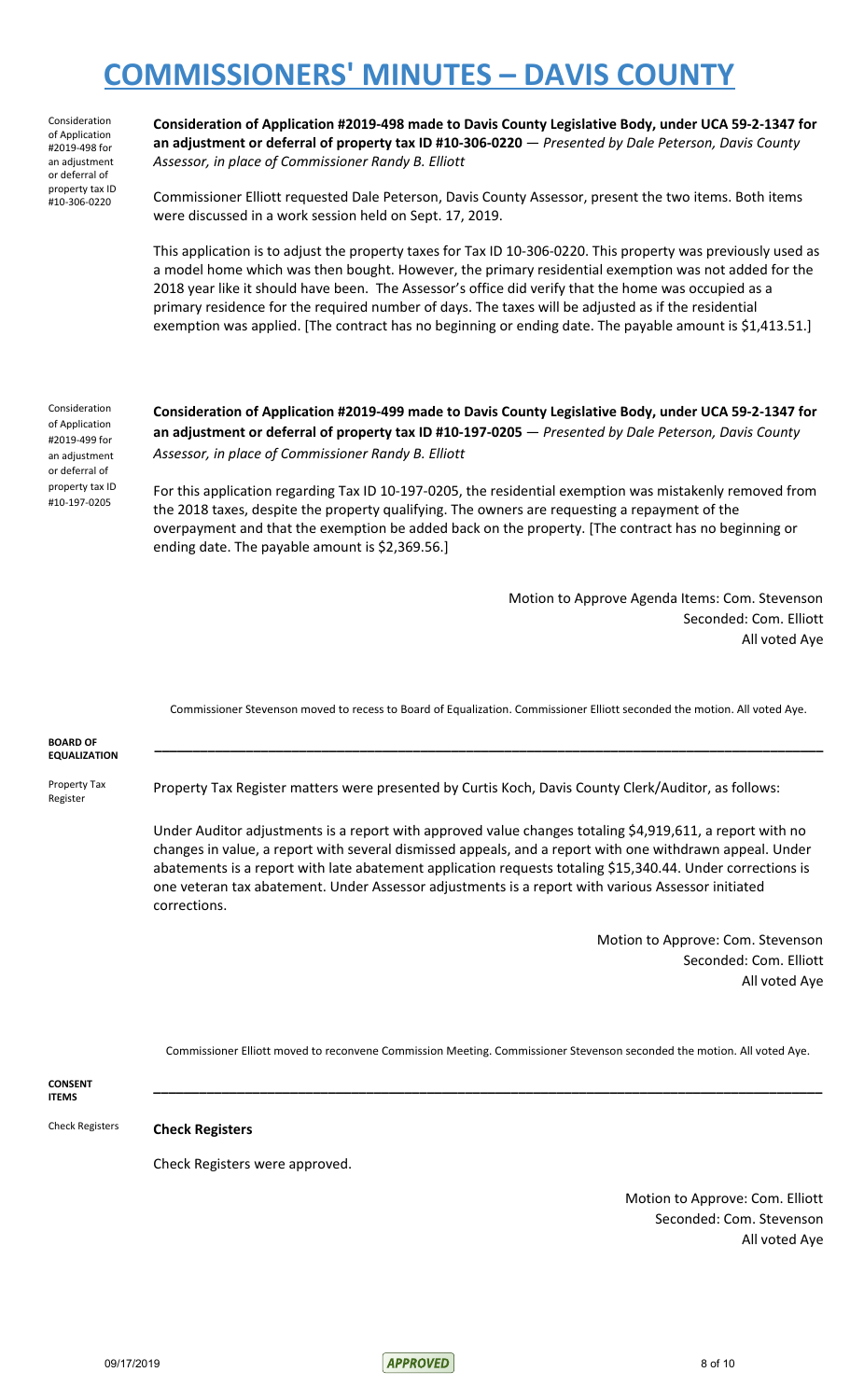Indigent Hardship Abatement Register

#### **Indigent Hardship Abatement Register**

A motion was made to request a hearing for the 11 individuals on the register to get to know them, to hear their case, and to review the documents. Each hearing should only take 10 minutes.

> Motion to Request Hearings: Com. Stevenson Seconded: Com. Elliott All voted Aye

Commission Meeting Minutes

#### **Meeting Minutes**

Meeting Minutes for Special Public Meeting August 9, 2019, and Work Session September 3, 2019, were presented for approval.

> Motion to Approve: Com. Elliott Seconded: Com. Stevenson All voted Aye

#### **COMMISSION COMMENTS**

**Commissioner Elliott** said there was a fire on the mountain yesterday [Sept. 26, 2019] that was close to the Public Works and Animal Care and Control facilities. The first responders were very quick to respond; it would have been a serious situation if they were not there as quick as they were. He was very grateful for the fire agencies and first responders involved. He also commended the Animal Control staff who were prepared to move animals out of the facility in case the fire was not contained.

**\_\_\_\_\_\_\_\_\_\_\_\_\_\_\_\_\_\_\_\_\_\_\_\_\_\_\_\_\_\_\_\_\_\_\_\_\_\_\_\_\_\_\_\_\_\_\_\_\_\_\_\_\_\_\_\_\_\_\_\_\_\_\_\_\_\_\_\_\_\_\_\_\_\_\_\_\_\_\_\_\_\_\_\_\_\_\_\_**

He also said that last week the Commissioners attended a conference in Washington D.C. There they met with and heard many other legislators speak including Vice President Pence and the Secretary of the Interior on various issues. It also gave the Commissioners a chance to meet with their Congressional delegation to discuss other issues.

**\_\_\_\_\_\_\_\_\_\_\_\_\_\_\_\_\_\_\_\_\_\_\_\_\_\_\_\_\_\_\_\_\_\_\_\_\_\_\_\_\_\_\_\_\_\_\_\_\_\_\_\_\_\_\_\_\_\_\_\_\_\_\_\_\_\_\_\_\_\_\_\_\_\_\_\_\_\_\_\_\_\_\_\_\_\_\_\_**

#### **PUBLIC COMMENTS**

The public was invited to make comments to the Commission.

**Rhonda Perkes**, a representative from Congressman Chris Stewart's office, wanted to update the Commission on a few items. She gave the Commissioners a copy of the Congressional Advisory received from FEMA regarding the Gun Range Fire. This fire was watched very closely by the Congressman's office and they were very impressed with the mobilization and containment. The Congressional Advisory awards a FEMA grant for firefighting. She also met with the Centerville and Bountiful mayors who were impressed with the first responders' actions; both mayors commented that it was a very precise operation. Rhonda also mentioned in August, during the legislative recess, Congressman Stewart attended some town hall meetings in Utah, a suicide prevention roundtable, a meeting with Bureau of Land Management (BLM) and the Department of Interior regarding lands and Utah's national park issues, and a constituents meeting in St. George. Congressman Stewart also went on a lengthy intel trip where he visited at least four countries. He traveled on the USS Abraham Lincoln, an aircraft carrier, and met a lot of the troops. It was a great intelligence trip for the Congressman. The August recess concluded with the groundbreaking of the new Northrop Grumman building. It was a very busy August and he is now back in D.C. working on voting and debating issues. Rhonda is hopeful for great progress to be made on some big federal issues before December comes.

**MEETING ADJOURNED** Commission meeting was adjourned at 4:52 p.m.

09/17/2019 <mark>APPROVED</mark> 9 of 10